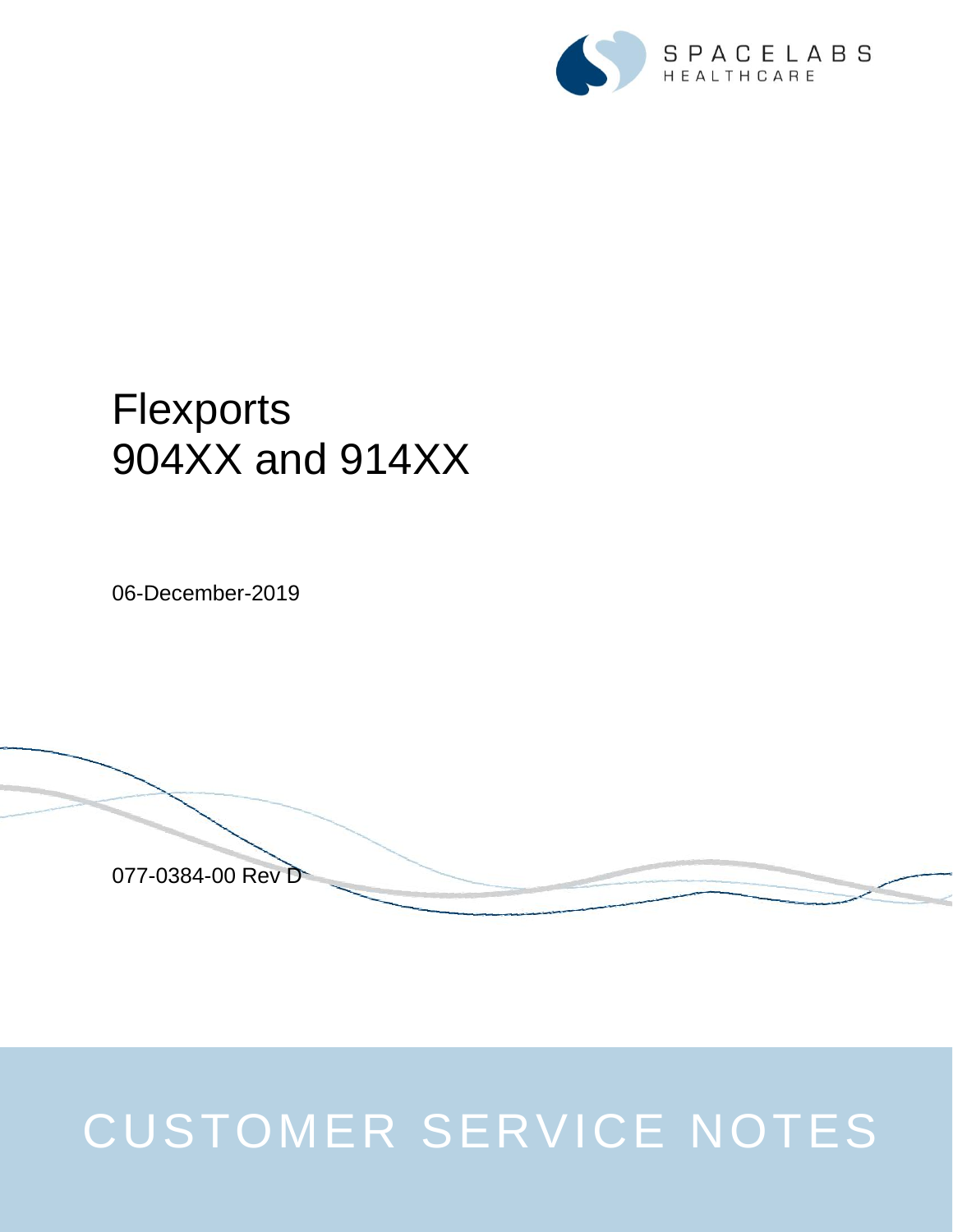

**Product Covered:** Flexports, 904XX and 914XX

## **Purpose:** Third Party Software Versions Validated with Spacelabs Flexport Products

## **Description:**

Revision B of this document removes the Arkon 91443A Flexport from the supported list.

Revision C of this document adds CIE Protocol Version 005 to the 91436B Flexport.

Revision D of this document removes Spacelabs Sirius and Blease Flexports, 90519B, from the supported list. Masimo Flexport version 90442A-02 has been removed. The 90442A-03 now covers all Masimo product lines listed. The Oridan Vital Cap Microstream 90442A-02 also has been removed.

The Spacelabs Flexport products allow presentation of non-Spacelabs medical device data as an additional parameter on your Spacelabs monitoring system. Each non-Spacelabs medical device software version uses a unique communication protocol to interact with your Spacelabs medical device. The purpose of the protocol is to present data in a specific predictable format.

The list below identifies third party software versions validated for use with the Spacelabs Flexport products. Any other third party software version may not present data appropriately.

| Manufacturer                | Model                       | Firmware                                                             | Flexport  | <b>Spacelabs</b>        |
|-----------------------------|-----------------------------|----------------------------------------------------------------------|-----------|-------------------------|
|                             |                             | Version                                                              | Model     | <b>Firmware Version</b> |
| <b>BD/CareFusion/Viasys</b> | Vela                        | 2.02.08                                                              | 91436C    | 1.00.02-002             |
| <b>BD/CareFusion/Viasys</b> | Avea                        | 3.9B                                                                 | 91436C    | 1.00.02-002             |
| Drager                      | Apollo/Primus/<br>Primus IE | V.4.50<br>(or 4.51)<br><b>Medibus</b><br>6.00<br>Medibus.X<br>Enable | 91443C    | 1.00.01                 |
| <b>Drager</b>               | Perseus                     | V.1.12<br>Operating<br>System,<br>Medibus.X<br>Protocol              | 91443C    | 1.00.01                 |
| <b>Edwards</b>              | Vigilance II                | V.0056                                                               | 91439B    | 1.00.01-002             |
| <b>Edwards</b>              | Vigileo                     | V.01.10                                                              | 91439B    | 1.00.01-002             |
| <b>Edwards</b>              | EV1000                      | V.01.10                                                              | 91439B    | 1.00.01-002             |
| <b>GE Healthcare</b>        | Engstrom<br>Carestation     | 5.05                                                                 | 91436E    | 1.00.01-004             |
| <b>GE Healthcare</b>        | Avance 5.0                  | 5.0                                                                  | 91436D    | 1.00.02-002             |
| <b>Hamilton Medical</b>     | Galileo                     | 3.2                                                                  | 90436A-07 | 1.00.02                 |